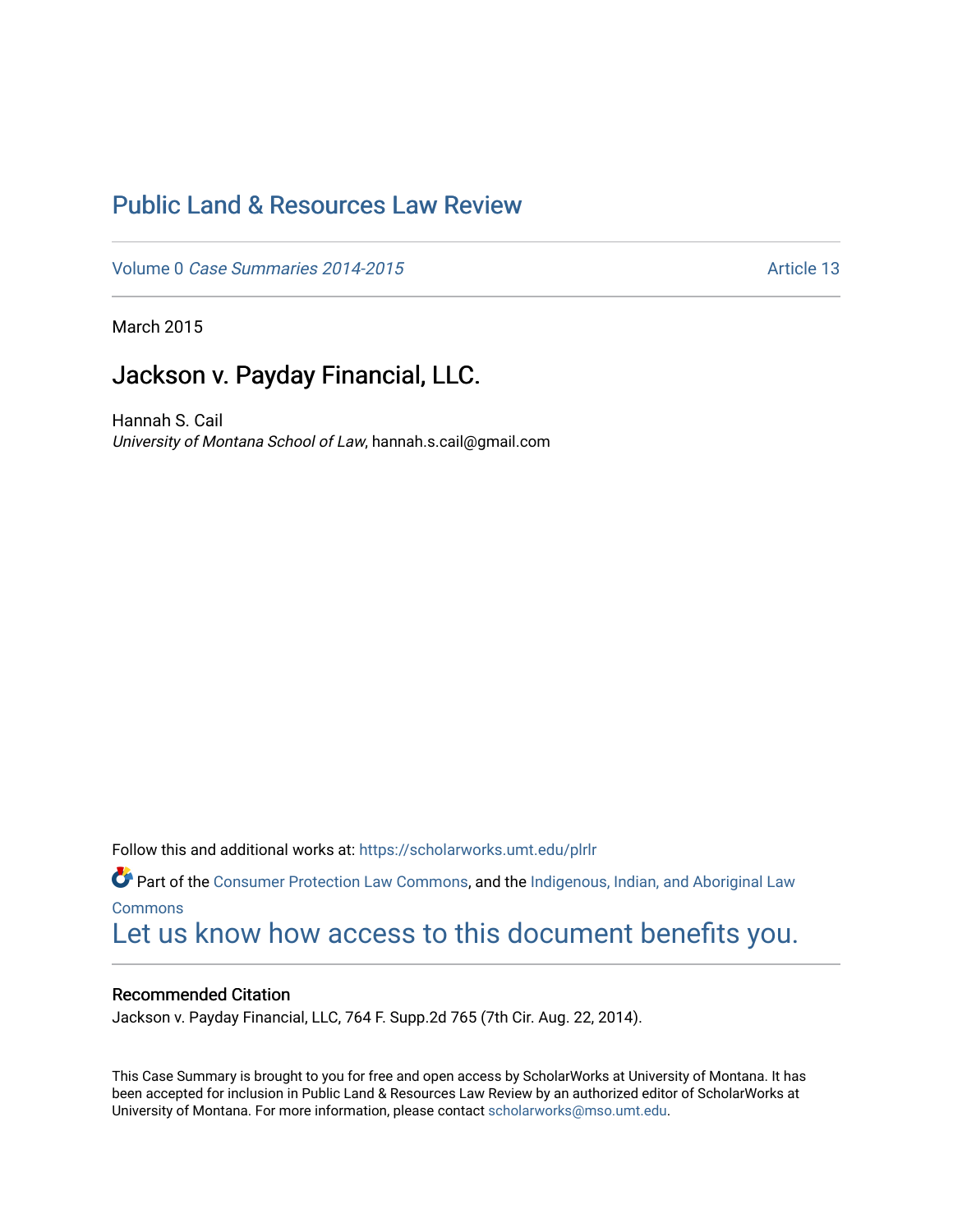*Jackson v. Payday Financial, LLC***, 764 F. Supp.2d 765 (7th Cir. Aug. 22, 2014).**  *Hannah S. Cail*

### **ABSTRACT**

 In *Jackson v. Payday Financial*, the Seventh Circuit Court of Appeals held loan a provision requiring arbitration in tribal court was unreasonable and substantially and procedurally unconscionable. The Court rejected Payday's argument that the dispute belonged in tribal court, because there was no subject matter jurisdiction over Plaintiffs' claims, and the defendants did not raise a colorable claim for tribal jurisdiction or tribal exhaustion.

#### **I. INTRODUCTION**

 The Seventh Circuit held in *Jackson v. Payday Financial, LLC,* that the arbitration provision in the defendant loan entities' short-term, high-interest loan agreement, which required arbitration in the Cheyenne River Sioux Tribe's ("CRST") courts, was unreasonable and substantially and procedurally unconscionable.<sup>1</sup> The district court erred in granting the defendant's motion to dismiss for improper venue, and rejected the alternative finding that the dispute should be resolved in the tribal courts.<sup>2</sup> First, the Seventh Circuit established federal jurisdiction to review the case.<sup>3</sup> Second, the court examined the loan agreement's forum selection clause, and found it unreasonable because the tribal arbitral forum does not exist.<sup>4</sup> Finally, the court rejected the defendants' alternative argument that all litigation should be conducted in the CRST's courts.<sup>5</sup>

 1 764 F.3d 765 (7th Cir. Aug. 22, 2014).

<sup>2</sup> *Id*. at 770.

<sup>3</sup> *Id*. at 784.

<sup>4</sup> *Id*. at 776.

<sup>5</sup> *Id*. at 786.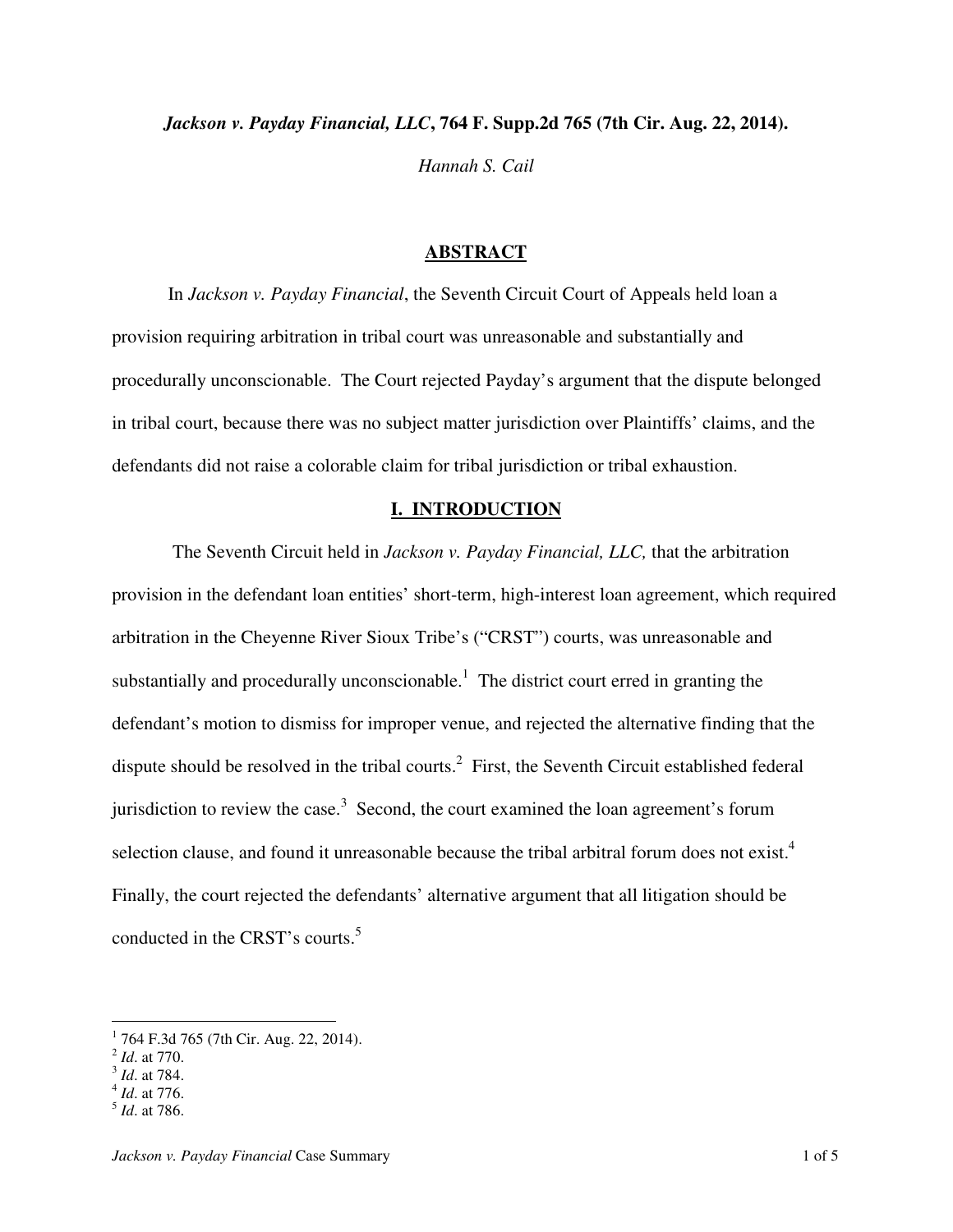## **II. FACTUAL AND PROCEDURAL BACKGROUND**

 Plaintiff Illinois residents, Deborah Jackson, Linda Gonnella, and James Binkowski obtained loans online through loan entities' websites.<sup>6</sup> All loan entities are owned by CRST member Martin A. Webb.<sup>7</sup> The terms of the agreements specify the loans are "governed by the Indian Commerce Clause of the Constitution . . . and the laws of the [CRST],' and are not subject 'to the laws of any state."<sup>8</sup> The agreements further require any disputes "be resolved by arbitration conducted by the CRST [] by an authorized representative in accordance with its consumer dispute rules and the terms of this (a)greement."<sup>9</sup> The agreement provides for arbitration by phone or video conference.<sup>10</sup> Two of the agreements also state they are "subject" solely to the exclusive laws and jurisdiction of the [CRST and its] reservation."<sup>11</sup>

 Plaintiffs first brought their action in Illinois state court alleging violations of civil and criminal statutes.<sup>12</sup> They sought restitution, statutory damages, litigations costs, an injunction to prevent future lending to Illinois residents, and a declaration that the arbitration provisions were not enforceable. The loan entities removed the action to federal court, and moved for dismissal, arguing the agreement terms mandated arbitration conducted by CRST tribal court. The district court agreed, and dismissed for improper venue.<sup>13</sup>

 Plaintiffs timely appealed. After oral argument, the Seventh Circuit remanded to the district court for limited factual findings as to: (1) whether CRST has applicable tribal law

 $\overline{a}$ 

<sup>6</sup> *Id*. at 768.

<sup>&</sup>lt;sup>7</sup> These include Payday Financial, LLC, d/b/a Lakota Cash, d/b/a Big Sky Cash, d/b/a Big \$ky Cash, Western Sky Financial, LLC, d/b/a Western Sky Funding, d/b/a Western Sky, d/b/a westernsky.com, Great Sky Finance, LLC, d/b/a Great Sky Cash, d/b/a Great \$ky Cash, d/b/a GSKY, Red Stone Financial, LLC, d/b/a Red Stone Cash, Cashcall, Incorporated.

<sup>8</sup> *Payday*, 764 F.3d at 769.

<sup>9</sup> *Id*. at 769-770.

<sup>10</sup> *Id*. at 769.

<sup>11</sup> *Id*.

 $^{12}$  *Id.* 

<sup>13</sup> *Id*. at 769-770.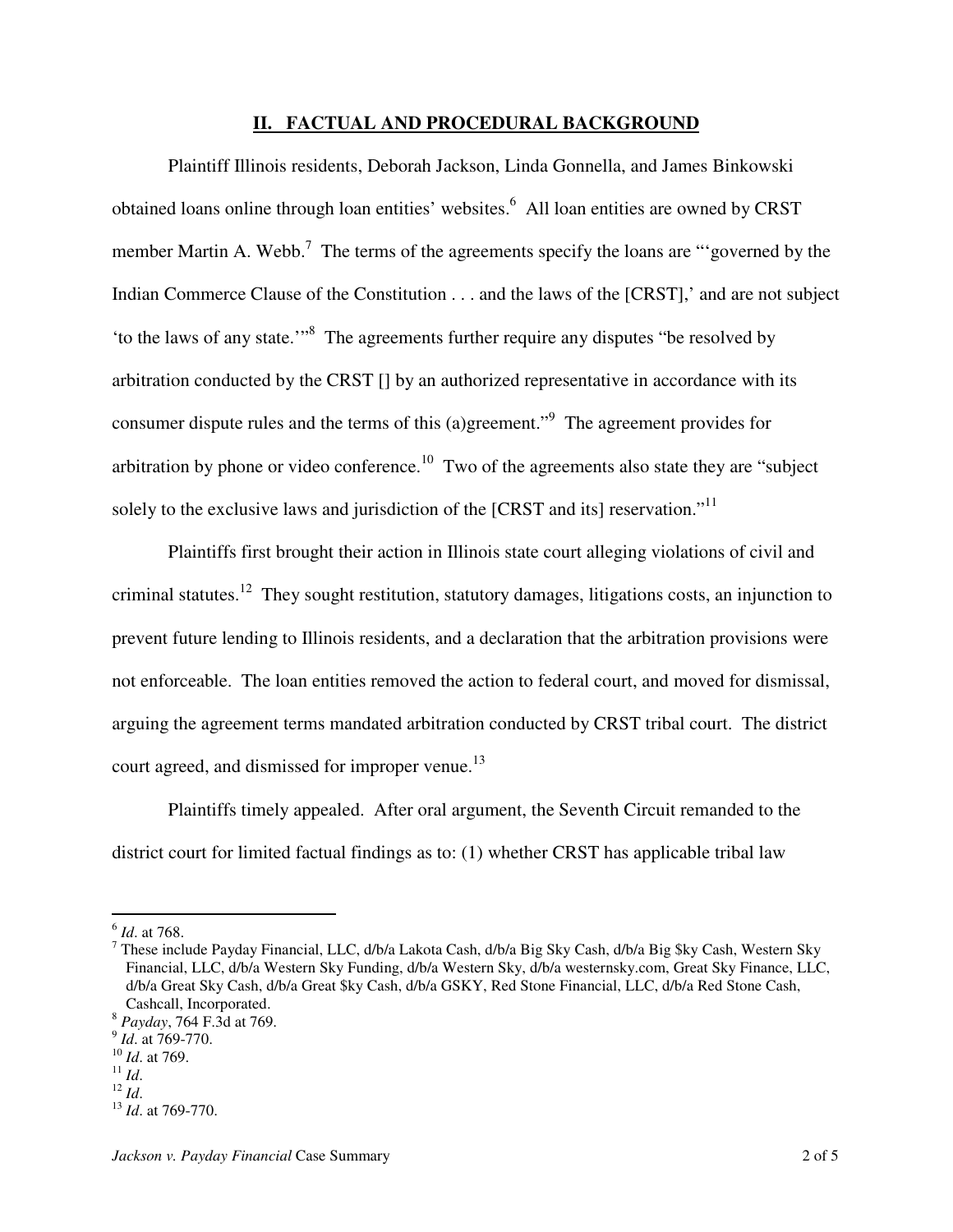readily available to the public; and (2) whether CRST has an authorized arbitration mechanism available to the parties.<sup>14</sup> On remand, the district court found that CRST "Tribal law . . . c[ould] be acquired by reasonable means," but that the tribal courts "have virtually no experience in handling claims made against defendants through private arbitration . . . . As such, the promise of a meaningful and fairly conducted arbitration [wa]s a sham and an illusion."<sup>15</sup>

# **III. ANALYSIS**

## **A. Jurisdiction and Standard of Review**

 The Seventh Circuit reviewed the district court's determination of federal jurisdiction based on the Class Action Fairness Act.<sup>16</sup> All necessary elements of federal jurisdiction were met: \$5,000,000 in controversy, diversity of citizenship, and 100 or more plaintiffs in the class.<sup>17</sup> The appellate jurisdiction to review the district court's decision was valid under 28 U.S.C. § 1231.<sup>18</sup> An arbitration agreement is a type of forum selection clause; and the parties agreed that de novo review of the enforceability of the clause was appropriate.<sup>19</sup>

# **B. The Validity of the Forum Selection Clause**

 As a general rule, courts enforce arbitration agreements according to their terms, and the Federal Arbitration Act.<sup>20</sup> First, the court applied *Abbott Laboratories v. Takeda Pharmaceutical Company*,<sup>21</sup> that calls for the Seventh Circuit to apply the choice of law based on the terms' provisions, here, the "Indian Commerce Clause . . . and the laws of the [CRST]."<sup>22</sup> However, the loan entities turned to federal guidance because there was no tribal precedent on

<sup>15</sup> *Id*.

 $\overline{a}$ 

<sup>14</sup> *Payday,* 764 F.3d at 770.

<sup>16</sup> *Id*. at 771; *See* 28 U.S.C. § 1332(d) (2012).

<sup>17</sup> *Payday,* 764 F.3d at 772.

<sup>18</sup> *Id*. at 772-773

<sup>19</sup> *Id.* at 773.

<sup>20</sup> *Id*. at 773-774.

 $21$  476 F.3d 421 (7th Cir. 2007).

<sup>22</sup> *Payday,* 764 F.3d at 775.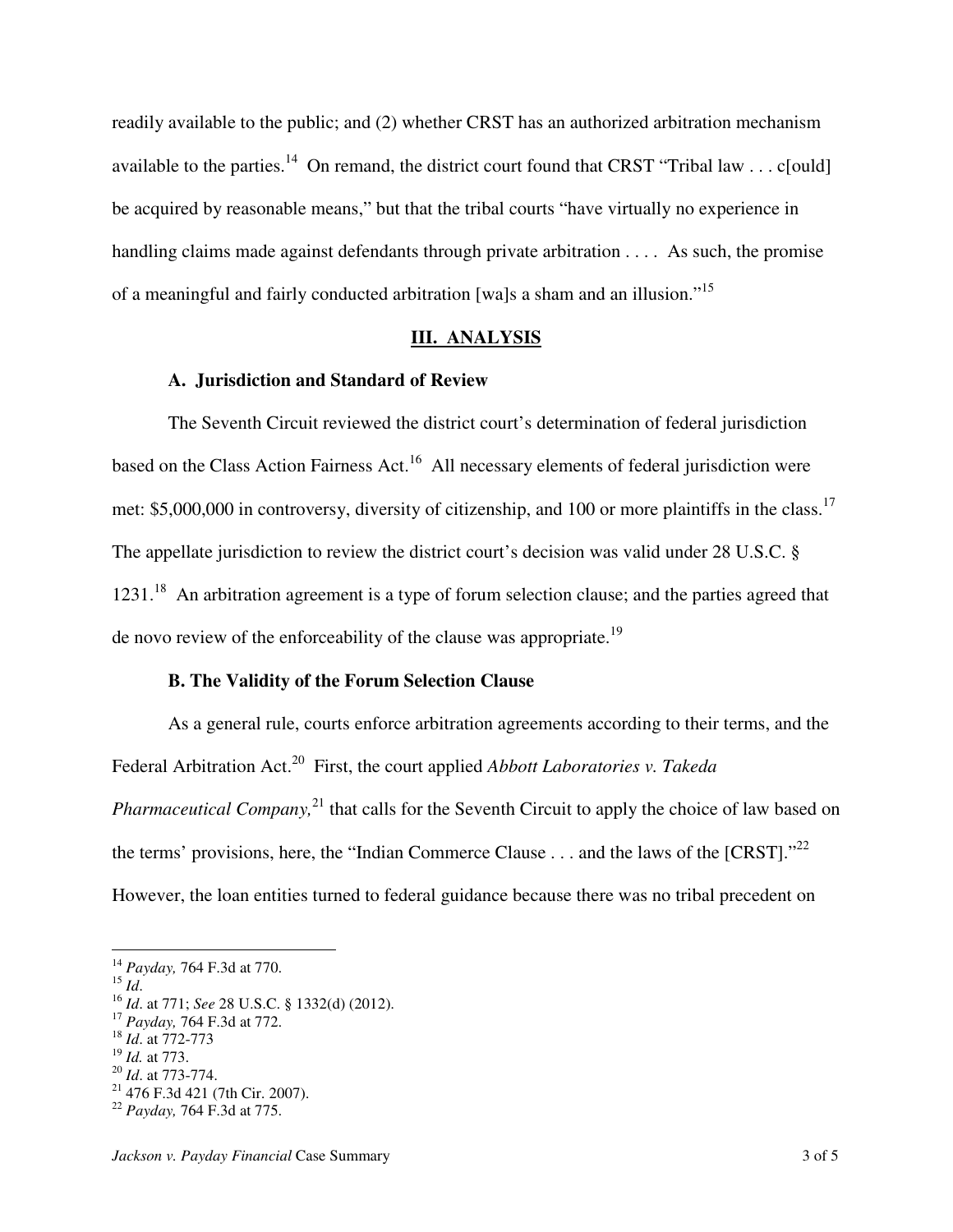the issue.<sup>23</sup> The court then relied on *MS Bremen v. Zapata Off-Shore Co.<sup>24</sup>* and *Carnival Cruise Lines, Inc. v. Shute*<sup>25</sup>, which provide sets of standards for overcoming a forum selection clause's presumption of validity, and determined enforcement of the loan agreements' clause was unreasonable.<sup>26</sup>

 If the forum selection clause was invalid and Illinois law governed, the court determined an "unconscionability" analysis was appropriate.<sup>27</sup> Because the record indicated no actual arbitration procedure existed within CRST tribal court, the Seventh Circuit also noted the impossibility for plaintiffs to understand the process because of inconsistent and misleading language.<sup>28</sup> Dispute resolution mechanisms did not exist, and "there simply was no prospect 'of a meaningful and fairly conducted arbitration."<sup>29</sup> Therefore, the court found the provision procedurally unconscionable.<sup>30</sup> Because the provision allowed the loan entities to represent the arbitration process as fair regardless of existent rules: "[t]he arbitration clause here is [substantively unconscionable and] void not simply because of a strong possibility of arbitrator bias, but because it provides that a decision is to be made under a process that is a sham from stem to stern." $31$ 

# **C. Tribal Court Jurisdiction over current Litigation**

 The loan entities alternatively argued that their forum selection clause required litigation within CRST tribal court.<sup>32</sup> Under *Montana v. Unites States*<sup>33</sup> tribal jurisdiction does not extend

-

- <sup>27</sup> *Id*. at 777.
- <sup>28</sup> *Id*. at 778.
- <sup>29</sup> *Id.* at 778-779.

<sup>23</sup> *Id.* at 775.

<sup>&</sup>lt;sup>24</sup> 407 U.S. 1, 10, 18 (1972).

<sup>25</sup> 499 U.S. 585, 111 S. Ct. 1522, 113 L. Ed. 2d 622 (1991).

<sup>26</sup> *Payday,* 764 F.3d at 776.

<sup>30</sup> *Id*. at 781.

<sup>31</sup> *Id*. at 778-779.

<sup>32</sup> *Payday,* 764 F.3d at 781.

<sup>33</sup> 450 U.S. 544, 101 S. Ct. 1245, 65 L. Ed. 2d 492 (1981).